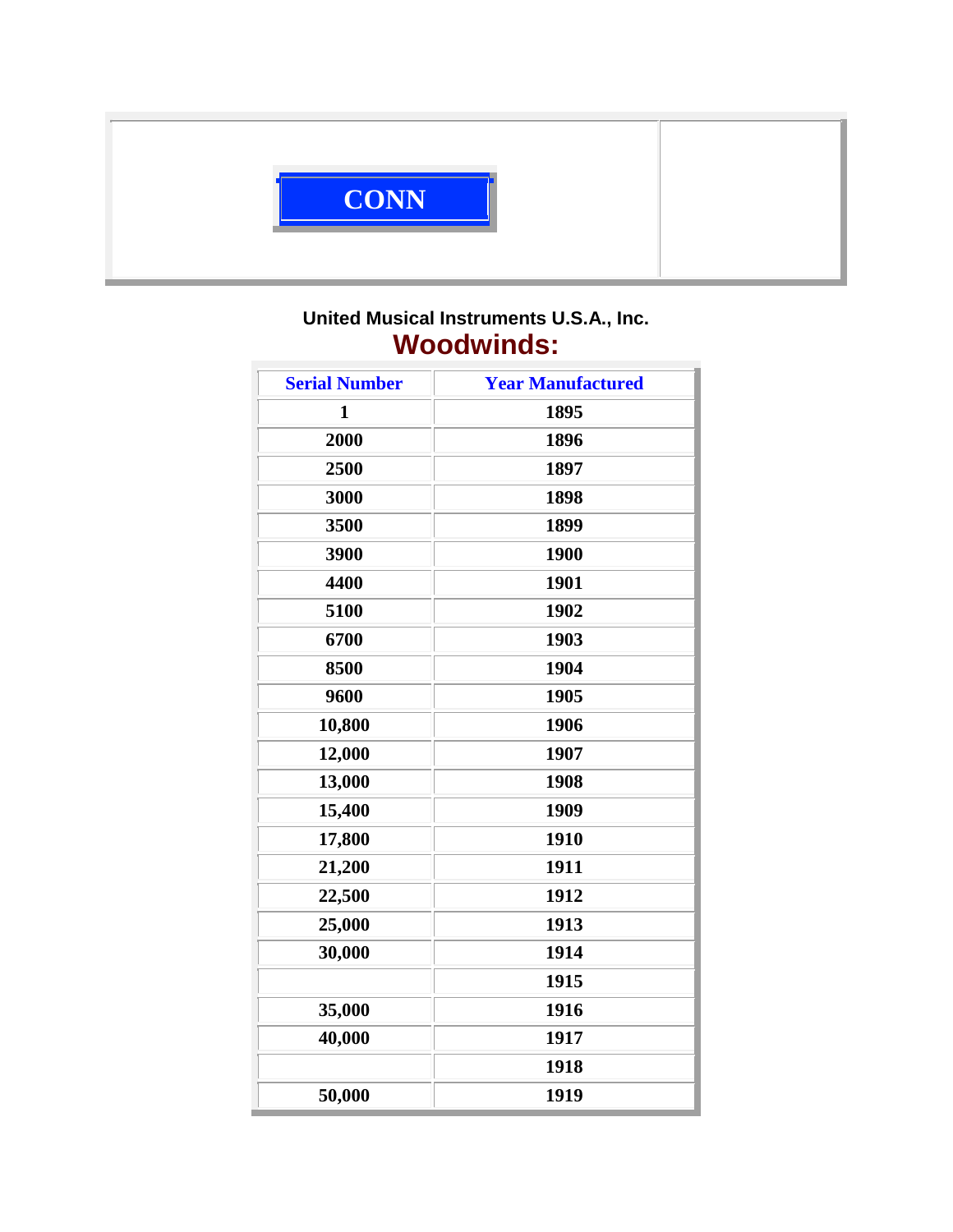| 58,000  | 1920 |
|---------|------|
| 64,000  | 1921 |
| 83,000  | 1922 |
| 101,775 | 1923 |
| 124,600 | 1924 |
| 145,400 | 1925 |
| 167,900 | 1926 |
| 193,450 | 1927 |
| 209,250 | 1928 |
| 224,600 | 1929 |
| 237,800 | 1930 |
| 244,700 | 1931 |
| 249,230 | 1932 |
| 256,501 | 1933 |
| 260,000 | 1934 |
| 263,500 | 1935 |
| 271,000 | 1936 |
| 278,000 | 1937 |
| 284,000 | 1938 |
| 285,000 | 1939 |
| 288,300 | 1940 |
| 295,250 | 1941 |
| 304,500 | 1942 |
| 309,250 | 1943 |
| 309,300 | 1944 |
| 310,200 | 1945 |
| 314,000 | 1946 |
| 320,000 | 1947 |
| 327,150 | 1948 |
| 332,150 | 1949 |
| 337,250 | 1950 |
|         |      |
| 341,850 | 1951 |
|         | 1952 |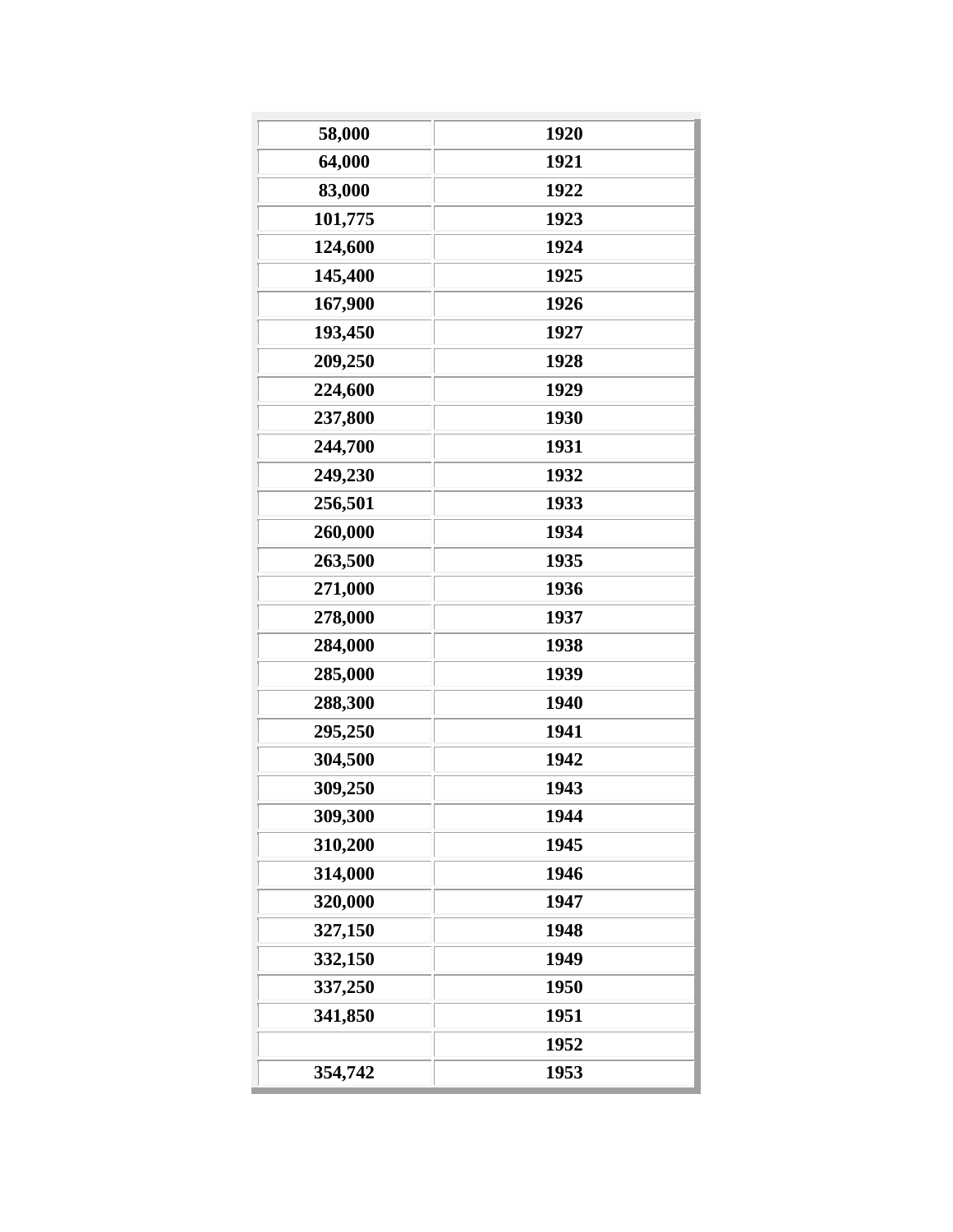| 1954 |
|------|
| 1955 |
| 1956 |
| 1957 |
| 1958 |
| 1959 |
| 1960 |
| 1961 |
| 1962 |
| 1963 |
| 1964 |
| 1965 |
| 1966 |
| 1967 |
| 1968 |
| 1969 |
| 1970 |
| 1971 |
| 1972 |
|      |

## **Saxophones:**

| <b>Serial Number</b> | <b>Year Manufactured</b> |
|----------------------|--------------------------|
| 83,000               | 1976                     |
| 91,314               | 1977                     |
| 98,993               | 1978                     |
| 111,821              | 1979                     |
| 128,692              | 1980                     |
| 145,002              | 1981                     |
| 154,954              | 1982                     |
| 170,074              | 1983                     |
| 184,337              | 1984                     |
| 201,208              | 1985                     |
| 221,244              | 1986                     |
| 240,142              | 1987                     |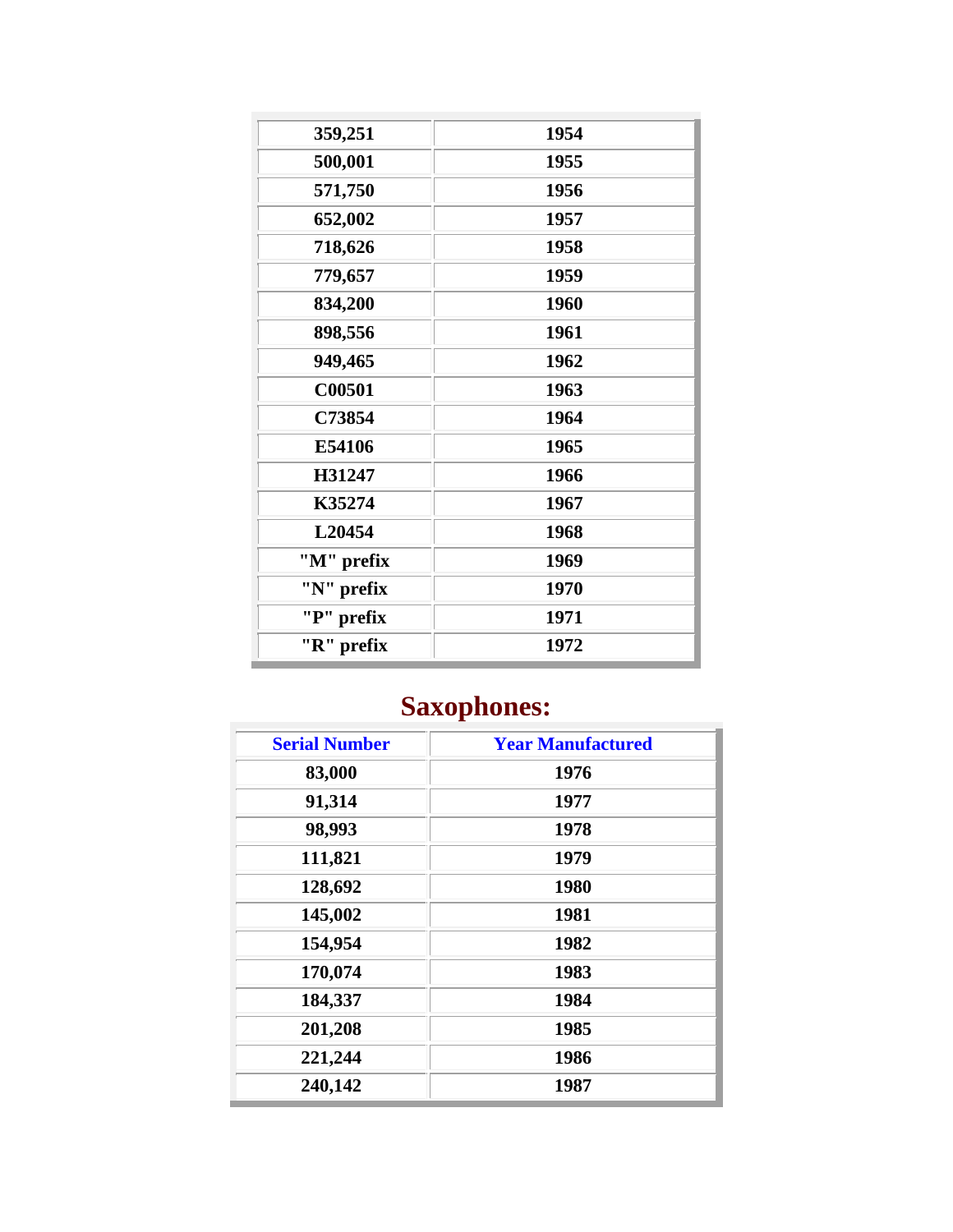| 261,466   | 1988 |
|-----------|------|
| 3,811,713 |      |

## **Brasswinds:**

| <b>Serial Number</b> | <b>Year Manufactured</b> |
|----------------------|--------------------------|
| 1                    | 1876                     |
| 700                  | 1877                     |
| 1700                 | 1878                     |
| 3000                 | 1879                     |
| 5000                 | 1880                     |
| 6000                 | 1881                     |
| 7000                 | 1882                     |
| 8000                 | 1883                     |
| 9000                 | 1884                     |
| 10,500               | 1885                     |
| 12,000               | 1886                     |
| 13,000               | 1887                     |
| 14,000               | 1888                     |
| 16,500               | 1889                     |
| 18,000               | 1890                     |
| 20,000               | 1891                     |
| 22,500               | 1892                     |
| 25,000               | 1893                     |
| 27,500               | 1894                     |
| 29,000               | 1895                     |
| 34,000               | 1896                     |
| 40,000               | 1897                     |
| 46,700               | 1898                     |
| 52,000               | 1899                     |
| 58,000               | 1900                     |
| 66,700               | 1901                     |
| 71,000               | 1902                     |
| 76,000               | 1903                     |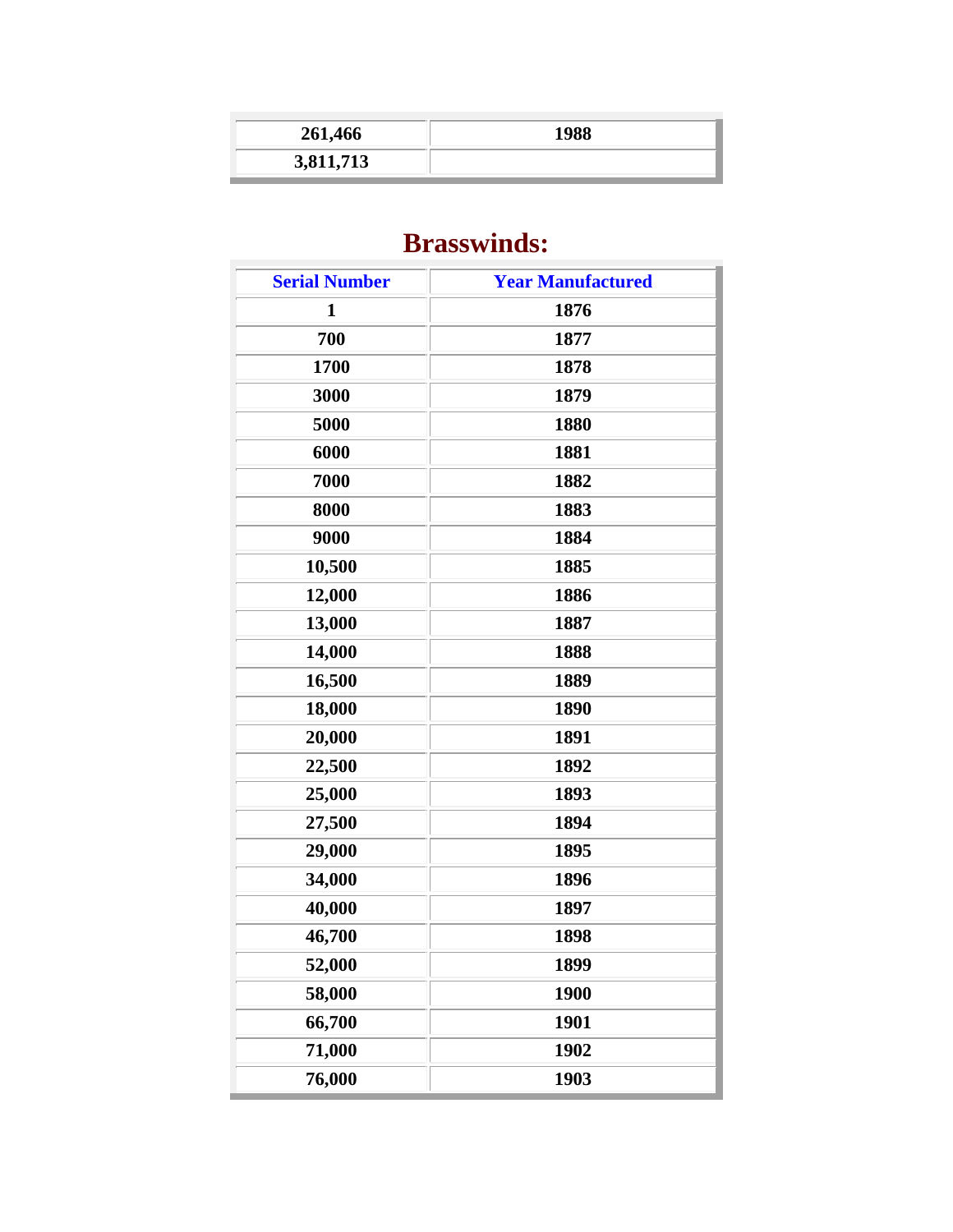| 82,000  | 1904 |
|---------|------|
| 88,000  | 1905 |
| 94,000  | 1906 |
| 100,000 | 1907 |
| 106,000 | 1908 |
| 111,000 | 1909 |
| 116,000 | 1910 |
| 121,000 | 1911 |
| 126,000 | 1912 |
| 130,150 | 1913 |
| 132,400 | 1914 |
| 137,000 | 1915 |
| 142,575 | 1916 |
| 146,600 | 1917 |
| 155,000 | 1918 |
| 165,900 | 1919 |
| 169,500 | 1920 |
| 175,500 | 1921 |
| 190,450 | 1922 |
| 198,475 | 1923 |
| 206,700 | 1924 |
| 219,850 | 1925 |
| 230,900 | 1926 |
| 239,500 | 1927 |
| 252,900 | 1928 |
| 263,200 | 1929 |
| 273,700 | 1930 |
| 280,130 | 1931 |
| 281,360 | 1932 |
| 289,743 | 1933 |
| 294,687 | 1934 |
| 300,690 | 1935 |
| 307,996 | 1936 |
| 315,575 | 1937 |
|         |      |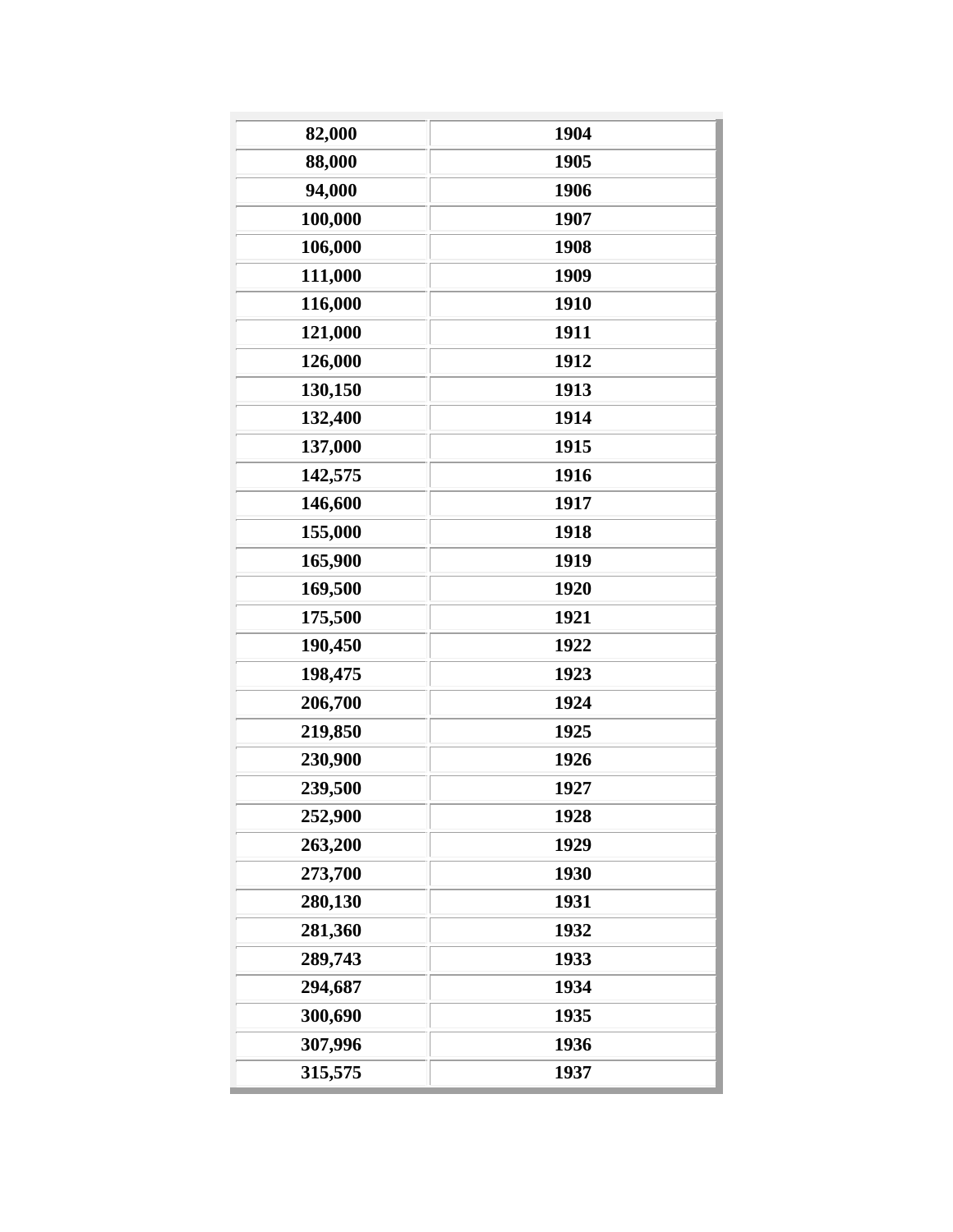| 322,650    | 1938 |
|------------|------|
| 324,859    | 1939 |
| 327,850    | 1940 |
| 338,500    | 1941 |
| 348,150    | 1942 |
| 354,600    | 1943 |
| 355,500    | 1944 |
| 355,750    | 1945 |
| 355,850    | 1946 |
| 366,650    | 1947 |
| 376,100    | 1948 |
| 383,650    | 1949 |
| 389,600    | 1950 |
| 396,300    | 1951 |
| 393,301    | 1952 |
| 420,057    | 1953 |
| 427,301    | 1954 |
| 500,001    | 1955 |
| 571,850    | 1956 |
| 652002     | 1957 |
| 718,626    | 1958 |
| 779,657    | 1959 |
| 834,200    | 1960 |
| 898,556    | 1961 |
| 949,465    | 1962 |
| C00501     | 1963 |
| C73854     | 1964 |
| E54106     | 1965 |
| H31247     | 1966 |
| K35274     | 1967 |
| L20454     | 1968 |
| "M" prefix | 1969 |
| "N" prefix | 1970 |
| "P" prefix | 1971 |